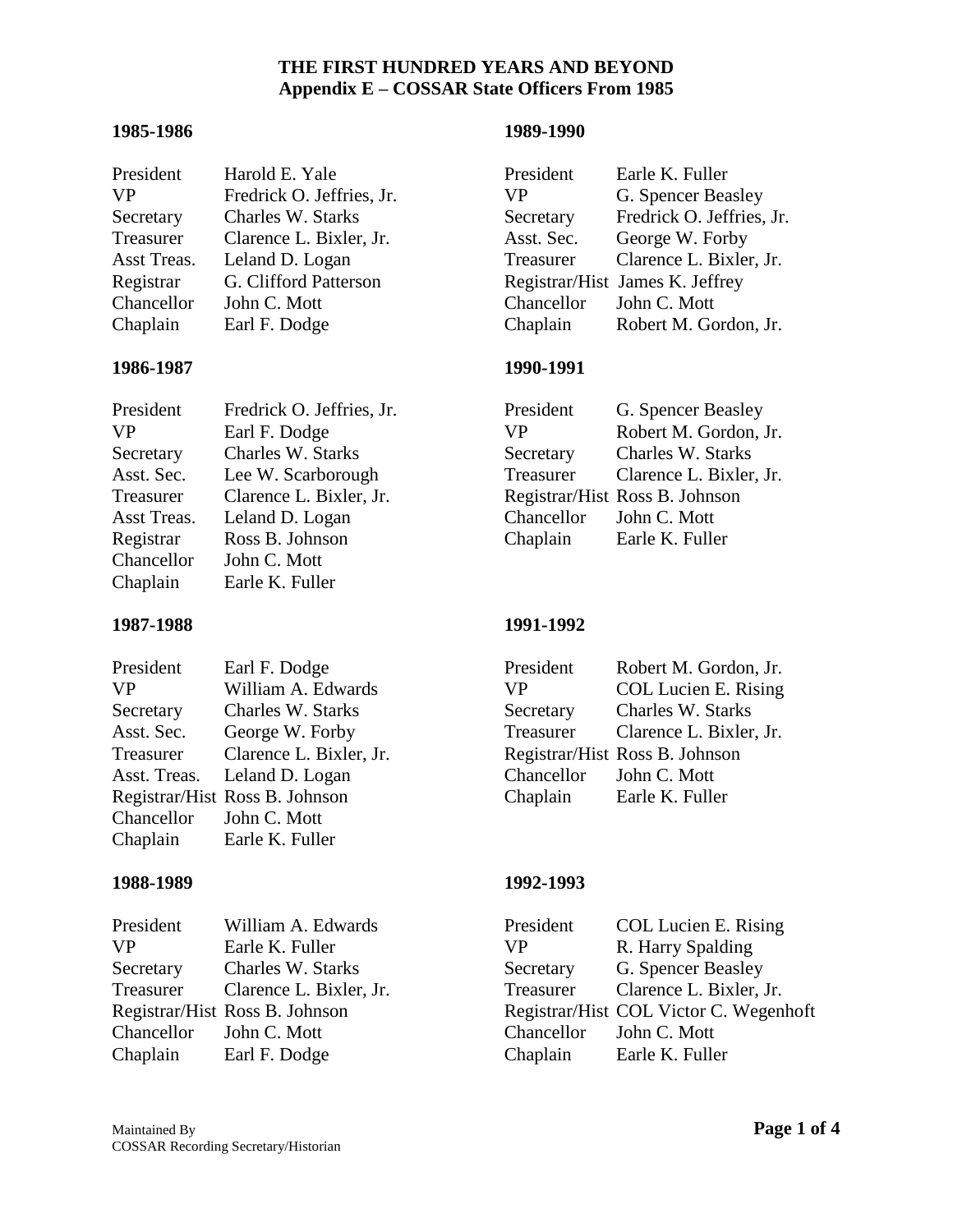## **1993-1994 1997-1998**

| President  | R. Harry Spalding                      | President  | Michael W. Igoe                    |
|------------|----------------------------------------|------------|------------------------------------|
| <b>VP</b>  | <b>SMSgt Barlow M. Westcott</b>        | VР         | Fredrick T. Robertson              |
| Secretary  | G. Spencer Beasley                     | Secretary  | Lester R. Mellott, Jr.             |
| Treasurer  | Clarence L. Bixler, Jr.                | Treasurer  | Clarence L. Bixler, Jr.            |
|            | Registrar/Hist COL Victor C. Wegenhoft |            | Registrar/Hist David R. Swearingen |
| Chancellor | John C. Mott                           | Chancellor | John C. Mott                       |
| Chaplain   | Earle K. Fuller                        | Chaplain   | Stephen T. D. Wallsteadt           |

## **1994-1995 1998-1999**

| President               | <b>SMSgt Barlow M. Westcott</b>        | President               | Fredrick T. Robertson              |
|-------------------------|----------------------------------------|-------------------------|------------------------------------|
| <b>VP</b>               | CDR John D. Peebles                    | <b>VP</b>               | Lawrence R. Shriner                |
| Secretary               | G. Spencer Beasley                     | Secretary               | Lester R. Mellott, Jr.             |
| Treasurer               | Clarence L. Bixler, Jr.                |                         | Interim Sec. David L. Van Wormer   |
|                         | Registrar/Hist COL Victor C. Wegenhoft |                         | Treasurer Clarence L. Bixler, Jr.  |
| Chancellor John C. Mott |                                        |                         | Registrar/Hist David R. Swearingen |
| Chaplain                | Earle K. Fuller                        | Chancellor John C. Mott |                                    |

## **1995-1996 1999-2000**

| President               | CDR John D. Peebles                    | President  | Lawrence R. Shriner                |
|-------------------------|----------------------------------------|------------|------------------------------------|
| <b>VP</b>               | COL Frank D. Pryor, Jr.                | VP.        | Richard L. Riepe                   |
| Secretary               | G. Spencer Beasley                     | Secretary  | David l. Van Wormer                |
| Treasurer               | Clarence L. Bixler, Jr.                | Treasurer  | Clarence C. Bixler, Jr.            |
|                         | Registrar/Hist COL Victor C. Wegenhoft |            | Registrar/Hist David R. Swearingen |
| Chancellor John C. Mott |                                        | Chancellor | John C. Mott                       |
| Chaplain                | Earle K. Fuller                        | Chaplain   | Barry C. Howard                    |

## **1996-1997 2000-2001**

| President               | COL Frank D. Pryor, Jr.                | President               | Richard L. Riepe                   |
|-------------------------|----------------------------------------|-------------------------|------------------------------------|
| <b>VP</b>               | Michael W. Igoe                        | VP.                     | David L. Van Wormer                |
| Secretary               | G. Spencer Beasley                     | Secretary               | David L. Van Wormer                |
| Treasurer               | Clarence L. Bixler, Jr.                | Treasurer               | Clarence C. Bixler, Jr.            |
|                         | Registrar/Hist COL Victor C. Wegenhoft |                         | Asst. Tress. Lawrence R. Shriner   |
| Chancellor John C. Mott |                                        |                         | Registrar/Hist David R. Swearingen |
| Chaplain                | Stephen T. D. Wallsteadt               | Chancellor John C. Mott |                                    |

| President  | Michael W. Igoe                    |
|------------|------------------------------------|
| <b>VP</b>  | Fredrick T. Robertson              |
| Secretary  | Lester R. Mellott, Jr.             |
| Treasurer  | Clarence L. Bixler, Jr.            |
|            | Registrar/Hist David R. Swearingen |
| Chancellor | John C. Mott                       |
| Chaplain   | Stephen T. D. Wallsteadt           |

| President    | Fredrick T. Robertson              |
|--------------|------------------------------------|
| <b>VP</b>    | Lawrence R. Shriner                |
| Secretary    | Lester R. Mellott, Jr.             |
| Interim Sec. | David L. Van Wormer                |
| Treasurer    | Clarence L. Bixler, Jr.            |
|              | Registrar/Hist David R. Swearingen |
| Chancellor   | John C. Mott                       |
| Chaplain     | Stephen T. D. Wallsteadt           |

| President  | Lawrence R. Shriner                |
|------------|------------------------------------|
| <b>VP</b>  | Richard L. Riepe                   |
| Secretary  | David l. Van Wormer                |
| Treasurer  | Clarence C. Bixler, Jr.            |
|            | Registrar/Hist David R. Swearingen |
| Chancellor | John C. Mott                       |
| Chaplain   | Barry C. Howard                    |

| Richard L. Riepe                   |
|------------------------------------|
| David L. Van Wormer                |
| David L. Van Wormer                |
| Clarence C. Bixler, Jr.            |
| Asst. Tress. Lawrence R. Shriner   |
| Registrar/Hist David R. Swearingen |
| John C. Mott                       |
| Stephen T. D. Wallsteadt           |
|                                    |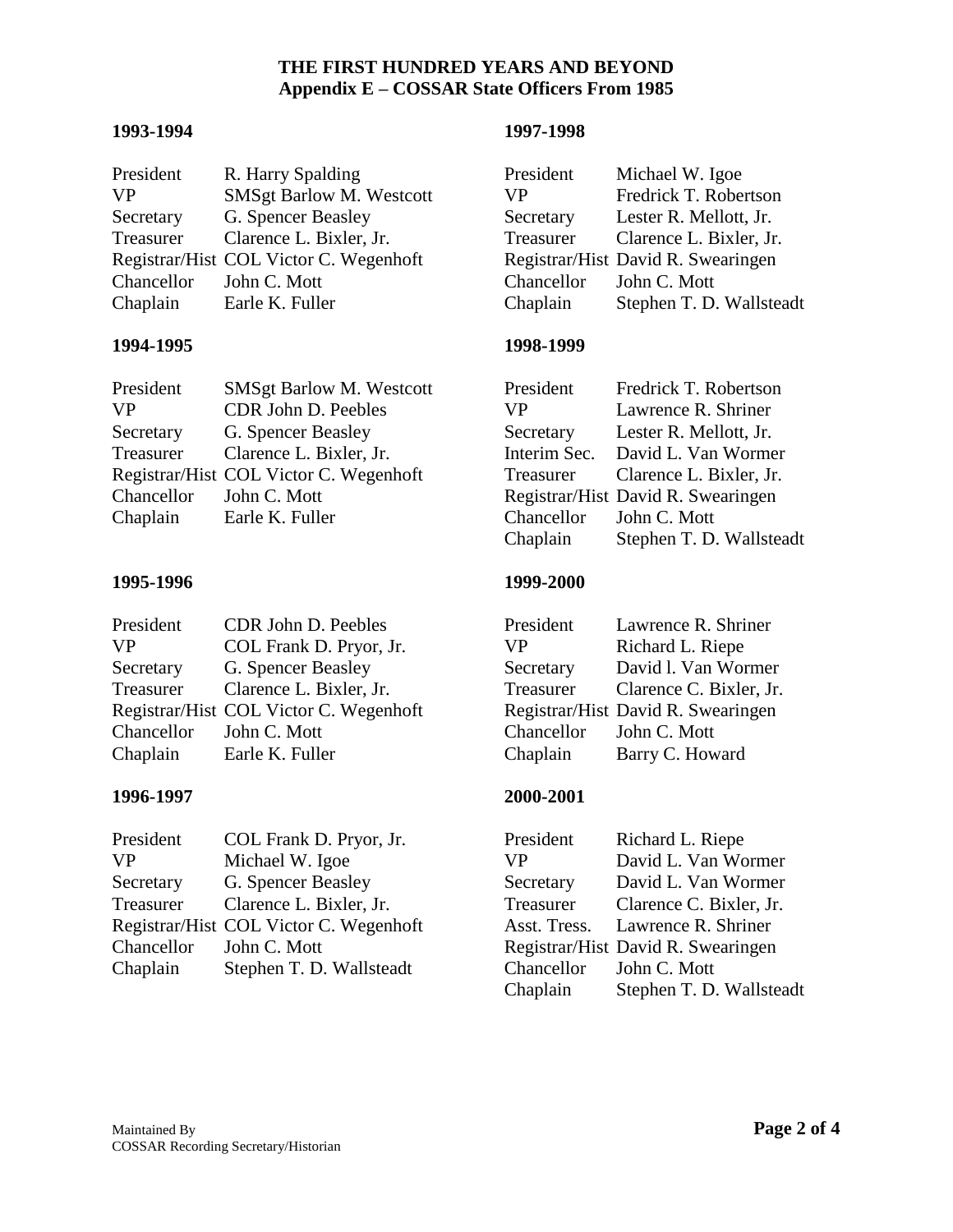## **2001-2002 2005-2006**

| President | David L. Van Wormer                | President | MSG Howard B. Weiler                   |
|-----------|------------------------------------|-----------|----------------------------------------|
| <b>VP</b> | Kenneth D. Thiesen                 | VP.       | Doyle M. Brewer                        |
| Secretary | Richard L. Riepe                   |           | Rec. Sec./Hist LTC Edmund P. Karr, Jr. |
| Treasurer | Lawrence R. Shriner                |           | Mem Sec/Reg David L. Van Wormer        |
|           | Registrar/Hist David R. Swearingen |           | Treasurer Lawrence R. Shriner          |
|           | Chancellor Robert L. Johnson       |           | Chancellor Lawrence R. Reno            |
| Chaplain  | Stephen T. D. Wallsteadt           | Chaplain  | Robert M. Gordon, Jr.                  |

## **2002-2003 2006-2007**

| President | COL Joseph L. Thomas            | President | Doyle M. Brewer (resi              |
|-----------|---------------------------------|-----------|------------------------------------|
| <b>VP</b> | James W. Bane                   | President | David T. Mann (replac              |
|           | Rec. Sec./Hist Richard L. Riepe | VP.       | David T. Mann                      |
|           | Mem Sec/Reg David L. Van Wormer |           | Rec. Sec./Hist LTC Edmund P. Karr, |
|           | Treasurer Lawrence R. Shriner   |           | Mem Sec/Reg David L. Van Wormer    |
|           | Chancellor Lawrence R. Reno     |           | Treasurer Lawrence R. Shriner      |
| Chaplain  | William C. Aitken               |           | Chancellor Lawrence R. Reno        |

## **2003-2004 2007-2008**

| President | James W. Bane                   |          | President David T. Mann            |
|-----------|---------------------------------|----------|------------------------------------|
| <b>VP</b> | Norman H. Kronvall              | VP —     | George A. Smith                    |
|           | Rec. Sec./Hist Richard L. Riepe |          | Rec. Sec./Hist LTC Edmund P. Karr, |
|           | Mem Sec/Reg David L. Van Wormer |          | Mem Sec/Reg Lawrence R. Reno       |
|           | Treasurer Lawrence R. Shriner   |          | Treasurer Lawrence R. Shriner      |
|           | Chancellor Lawrence R. Reno     |          | Chancellor Lawrence R. Reno        |
| Chaplain  | Robert M. Gordon, Jr.           | Chaplain | Robert M. Gordon, Jr.              |

| President  | Norman H. Kronvall              |
|------------|---------------------------------|
| <b>VP</b>  | James W. Bane                   |
|            | Rec. Sec./Hist James W. Bane    |
|            | Mem Sec/Reg David L. Van Wormer |
| Treasurer  | Lawrence R. Shriner             |
| Chancellor | Lawrence R. Reno                |
| Chaplain   | Robert M. Gordon, Jr.           |

| President | David L. Van Wormer                | President | MSG Howard B. Weiler                   |
|-----------|------------------------------------|-----------|----------------------------------------|
| VP        | Kenneth D. Thiesen                 | <b>VP</b> | Doyle M. Brewer                        |
| Secretary | Richard L. Riepe                   |           | Rec. Sec./Hist LTC Edmund P. Karr, Jr. |
| Treasurer | Lawrence R. Shriner                |           | Mem Sec/Reg David L. Van Wormer        |
|           | Registrar/Hist David R. Swearingen |           | Treasurer Lawrence R. Shriner          |
|           | Chancellor Robert L. Johnson       |           | Chancellor Lawrence R. Reno            |
| Chaplain  | Stephen T. D. Wallsteadt           | Chaplain  | Robert M. Gordon, Jr.                  |

| President  | COL Joseph L. Thomas            | President | Doyle M. Brewer (resigned)             |
|------------|---------------------------------|-----------|----------------------------------------|
| VP.        | James W. Bane                   | President | David T. Mann (replaced DMB)           |
|            | Rec. Sec./Hist Richard L. Riepe | VP.       | David T. Mann                          |
|            | Mem Sec/Reg David L. Van Wormer |           | Rec. Sec./Hist LTC Edmund P. Karr, Jr. |
|            | Treasurer Lawrence R. Shriner   |           | Mem Sec/Reg David L. Van Wormer        |
| Chancellor | Lawrence R. Reno                | Treasurer | Lawrence R. Shriner                    |
| Chaplain   | William C. Aitken               |           | Chancellor Lawrence R. Reno            |
|            |                                 | Chaplain  | Robert M. Gordon, Jr.                  |
|            |                                 |           |                                        |

| President | James W. Bane                   |     | President David T. Mann                |
|-----------|---------------------------------|-----|----------------------------------------|
| VP.       | Norman H. Kronvall              | VP. | George A. Smith                        |
|           | Rec. Sec./Hist Richard L. Riepe |     | Rec. Sec./Hist LTC Edmund P. Karr, Jr. |
|           | Mem Sec/Reg David L. Van Wormer |     | Mem Sec/Reg Lawrence R. Reno           |
|           | Treasurer Lawrence R. Shriner   |     | Treasurer Lawrence R. Shriner          |
|           | Chancellor Lawrence R. Reno     |     | Chancellor Lawrence R. Reno            |
| Chaplain  | Robert M. Gordon, Jr.           |     | Chaplain Robert M. Gordon, Jr.         |

# **2004-2005 2008-2009**

President George A. Smith VP LTC Edmund P. Karr, Jr. Rec. Sec./Hist CMSgt Ernest E. Newman Mem Sec/Reg LTC Edmund P. Karr, Jr.<br>Treasurer Lawrence R. Shriner Lawrence R. Shriner Chancellor Vacant Chaplain Robert M. Gordon, Jr.